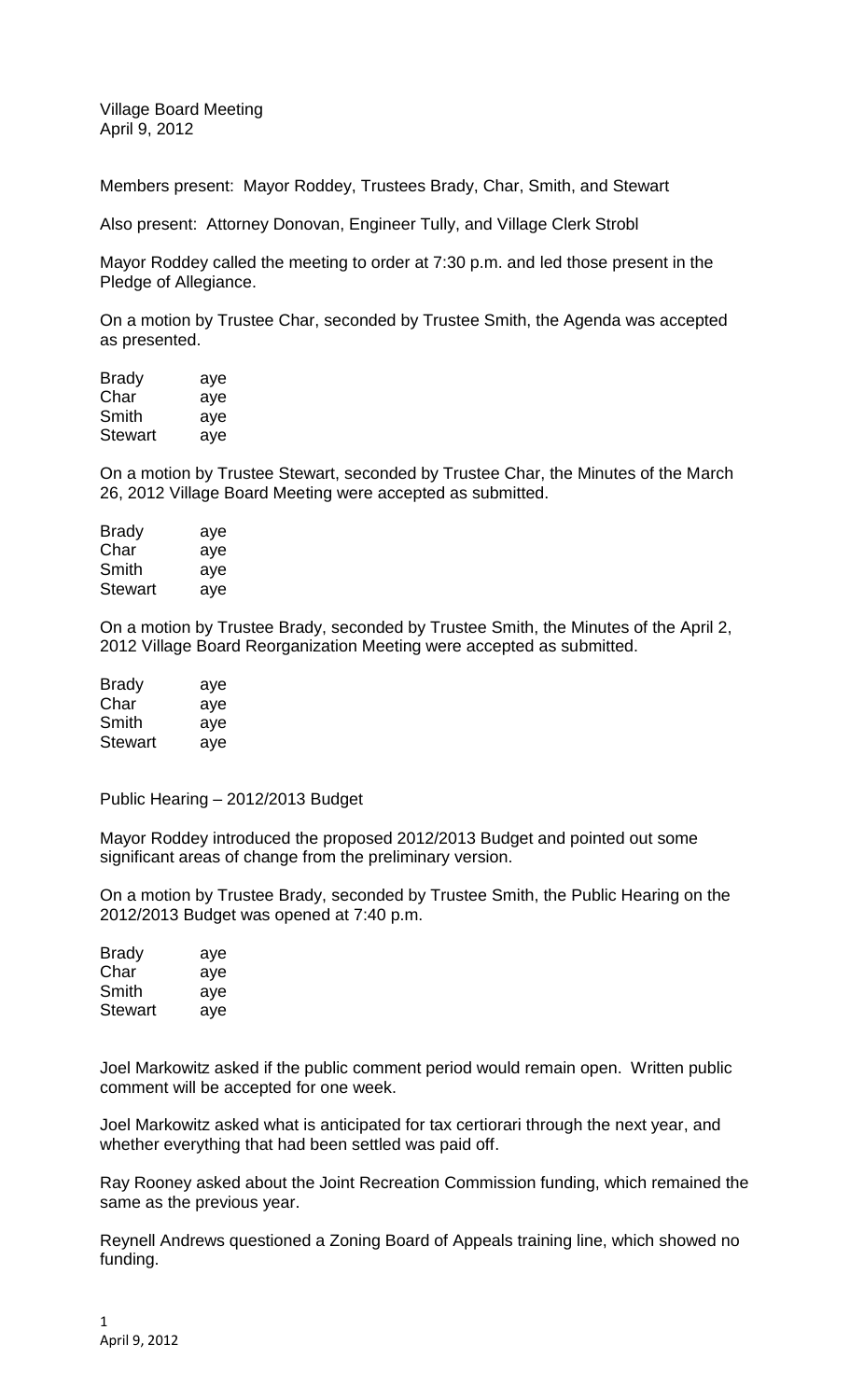Joel Markowitz suggested that the Environmental Review Board be provided regular counsel.

Ray Rooney noted that the Police electricity and gasoline lines may have been budgeted too low.

Reynell Andrews stated that the line including the billing for town sewer service should be lower.

Joel Markowitz asked about future utility billing for BOCES, and what the Board's assumptions were. He also asked if the debt service was on or off the budget.

Reynell Andrews asked what the School District gives the Village towards a garbage truck, and whether or not it pays to have the service or to have it privatized.

On a motion by Trustee Stewart, seconded by Trustee Smith, the Public Hearing was concluded at 8:05 p.m., remaining open for written comment for one week.

| <b>Brady</b>   | aye |
|----------------|-----|
| Char           | aye |
| Smith          | aye |
| <b>Stewart</b> | aye |

### **Communications**

Mayor Roddey read a letter from the Goshen Fire Department requesting placement of a temporary sign publicizing the Triennial Fire and Float Parade near the five corners.

On a motion by Trustee Smith, seconded by Trustee Char, permission was granted for the temporary sign.

| <b>Brady</b>   | aye |
|----------------|-----|
| Char           | aye |
| Smith          | aye |
| <b>Stewart</b> | aye |

Mayor Roddey read a letter from the Goshen Fire Department regarding plans for the September 8, 2012 Triennial Fire and Float Parade. The Department's request for a contribution of \$1,500.00 to help with expenses was discussed.

On a motion by Trustee Brady, seconded by Trustee Smith, approval was granted for the contribution.

| <b>Brady</b> | aye |
|--------------|-----|
| Char         | aye |
| Smith        | aye |
| Stewart      | ave |

Mayor Roddey read a letter from the Great American Weekend Committee requesting that the Village once again be a joint sponsor and provide the required insurance coverage under the Village policy.

On a motion by Trustee Smith, seconded by Trustee Char, the Board agreed to the request.

| Brady   | aye |
|---------|-----|
| Char    | aye |
| Smith   | aye |
| Stewart | aye |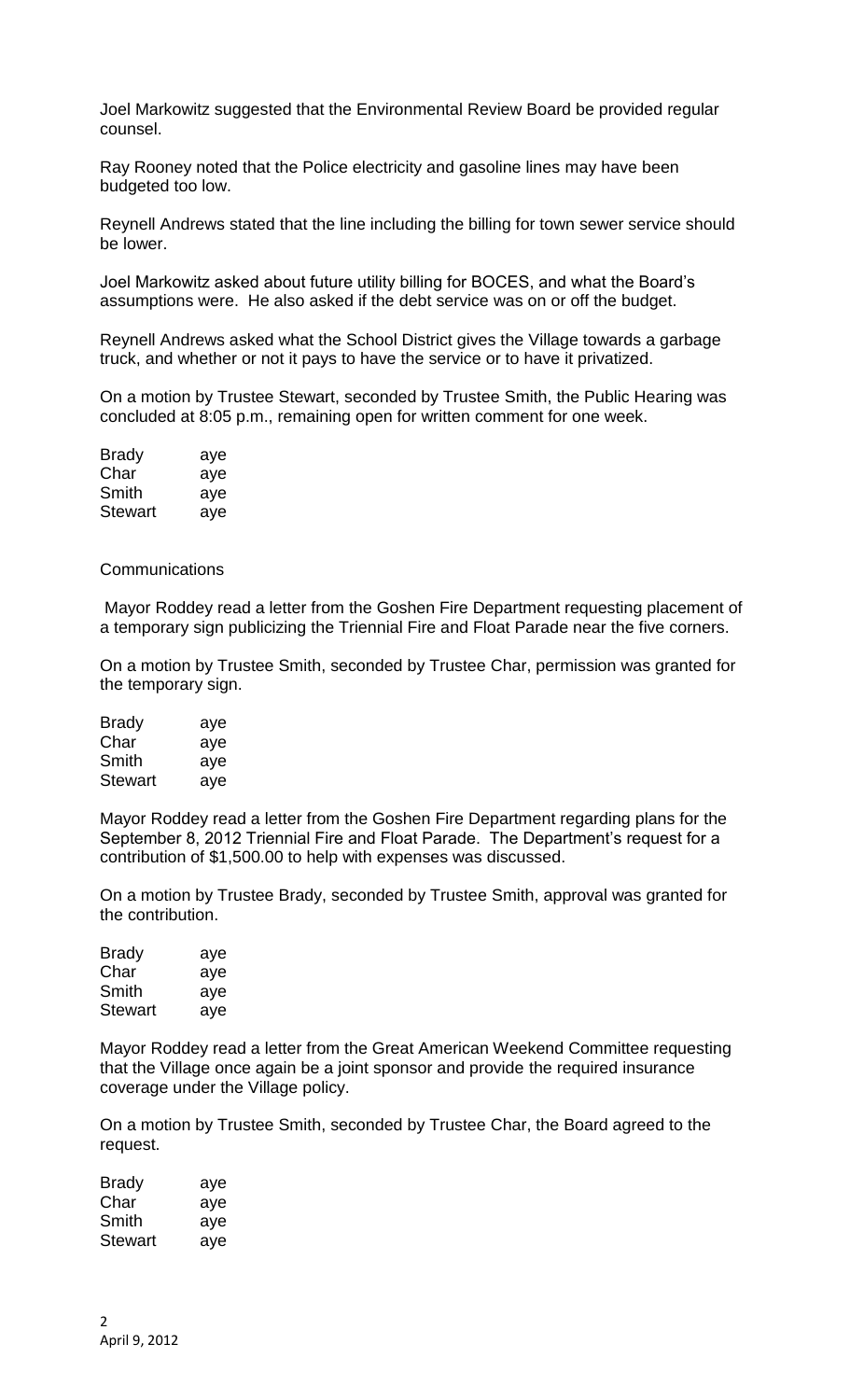# Items of Business

On a motion by Trustee Stewart, seconded by Trustee Smith, the Mayor is hereby authorized to sign an agreement between the Village of Goshen and the Law Firm of Thomas, Drohan, Waxman, Petigrow & Mayle, LLP, for the services of Labor Attorney Stuart S. Waxman, for the 2012/2013 fiscal year, at a fee of \$200.00 per hour.

| Brady   | aye |
|---------|-----|
| Char    | aye |
| Smith   | aye |
| Stewart | aye |

On a motion by Trustee Smith, seconded by Trustee Char, bills as examined by members of the Board were approved in accordance with Abstract 2011/2012 number 23, check numbers 3036 through 3264, in the amount of \$1,868,213.65.

| aye |
|-----|
| aye |
| aye |
| aye |
|     |

# **RESOLUTION IN OPPOSITION ORANGE COUNTY BOARD OF ELECTIONS CHARGE BACK ITEMS**

Trustee Char moved the following, which was seconded by Trustee Smith:

**WHEREAS**, the Village of Goshen hereby joins and wholeheartedly agrees that the Orange County Association of Towns, Villages and Cities, once again, needs to strongly express their concerns regarding the increased number of charge back items that are again to be assessed upon the Towns, Villages and Cities by the County of Orange, which due to increased expenditures by the Orange County Board of Elections, have resulted in a large increase in expenses being assessed upon the Towns, Villages and Cities, and

**WHEREAS**, there will be three (3), possibly four (4), Primary Elections that will be held during the year of 2012 resulting in an even higher amount of expenditures that will be charged back to the Towns, Villages and Cities, and

**WHEREAS**, this is another unfunded mandate into which the Towns, Villages and Cities have no input or oversight into the budgetary process that has resulted in a very significant increase in charge back items that we are expected to pay and that we at the Town, Village and City level can ill afford, and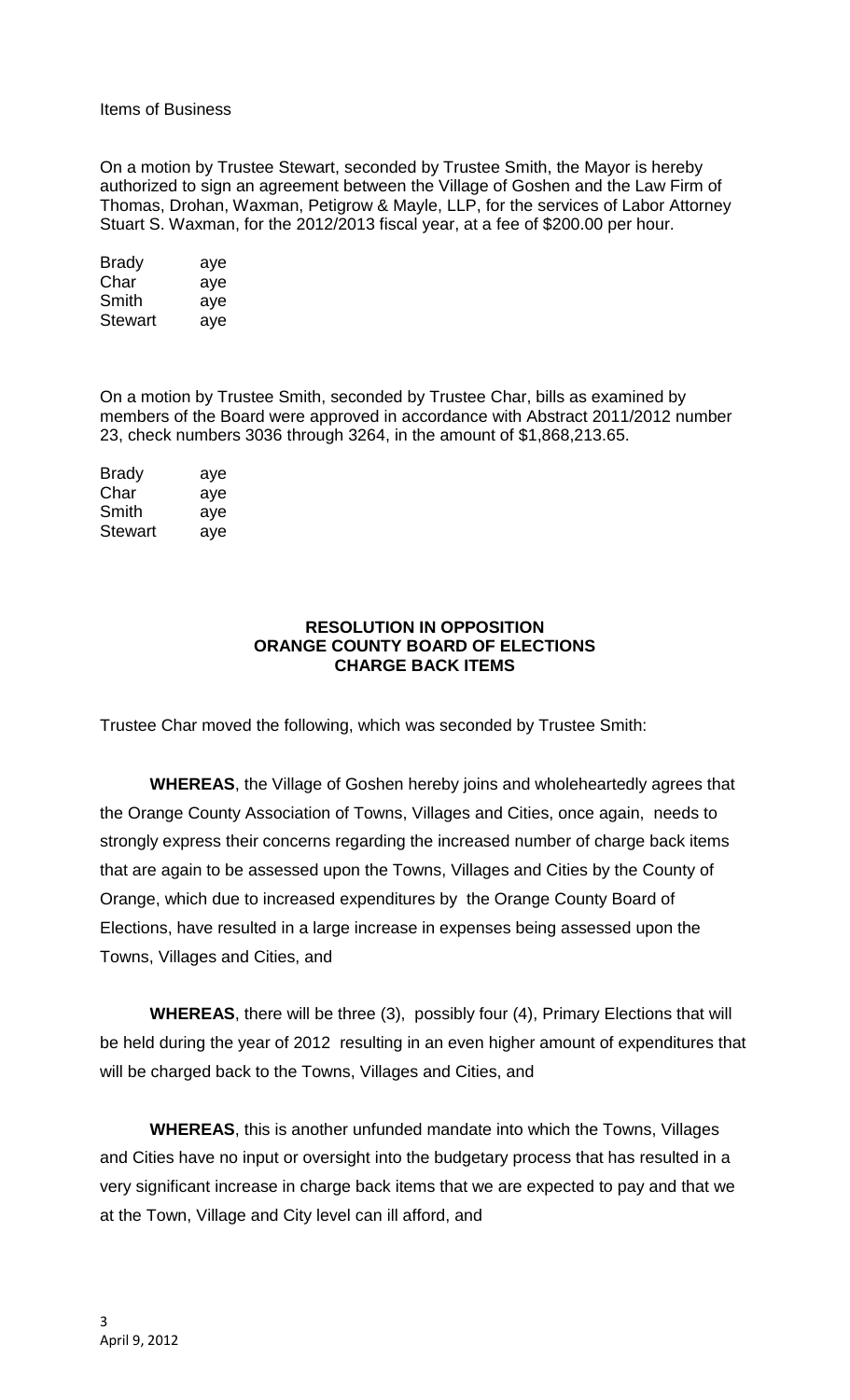**WHEREAS**, the Town, Villages and Cities are currently struggling to meet the demand of unfunded mandates from the State and Federal Governments mandates in their 2012 budgets, mandates that are already creating a hardship on our residents.

**NOW, THEREFORE, BE IT RESOLVED**, that the Village of Goshen, along with the Orange County Association of Towns, Villages and Cities does hereby lend strong voice in opposition to this increase in charge backs and do hereby prevail upon the Orange County Executive, the Orange County Legislature and the Orange County Board of Elections to remove these charge backs from assessments upon the Towns, Villages and Cities in the 2012 budget, and

**BE IT FURTHER RESOLVED**, that a copy of this Resolution be transmitted to the Orange County Executive, Edward A. Diana, Chairman of the Orange County Legislature, Michael Pillmeier, Members of the Orange County Legislature and the Orange County Board of Elections.

| Brady   | aye |
|---------|-----|
| Char    | aye |
| Smith   | aye |
| Stewart | aye |

#### **VILLAGE OF GOSHEN, ORANGE COUNTY, NY RESOLUTION IN FAVOR OF AN AMENDMENT TO THE INTEREST ARBITRATION PROVISIONS OF THE TAYLOR LAW**

The following was moved by Trustee Smith, and seconded by Trustee Char:

WHEREAS, We, the Village Board of the Village of Goshen, representing the constituents who reside in the Village of Goshen, in the County of Orange, New York, feel it is time to speak out about the urgent matter of the need for an amendment to the Taylor Law, specifically, to amend the interest arbitration provisions of said law; and

WHEREAS, upon reaching an impasse in collective bargaining negotiations either party may petition the Public Employee Relations Board ("PERB") to refer the impasse to a public arbitration panel, with said arbitration panel to consist of three (3) members, one(1) appointed by the public employer, one(1) appointed by the employee organization and one(1) public member chosen jointly by the two parties, however, if the two parties cannot agree on the public member PERB provides the parties with a list of "qualified disinterested persons" for the selection of the public member and that is when the inherent problems begin since it is the public member who ultimately determines the interest arbitration award; and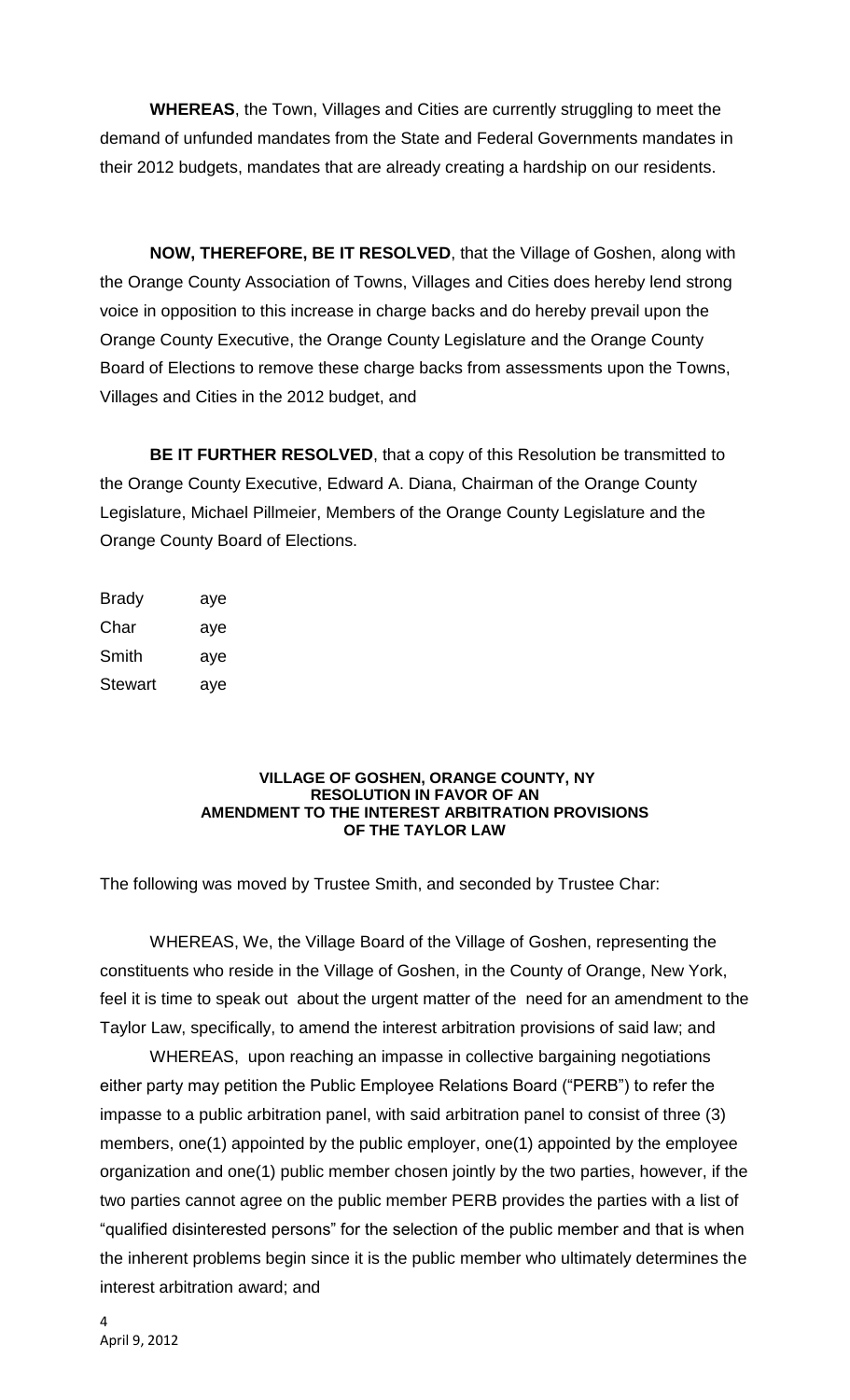WHEREAS, there is nothing in the Taylor Law that governs who may serve as a public member of an arbitration panel, other than the requirement that the list be comprised of "qualified disinterested persons", however, it is PERB's policy to require individuals who may serve to have been admitted to, and must have done significant work on, the agency's ah hoc mediation, fact-finding and voluntary grievance arbitration panels before they will be considered for membership on its roster of public interest arbitrators; and

WHEREAS, PERB's roster of public interest arbitrators are not employees of the State of New York, but are self employed labor relations professionals who set their own fees, some as high as \$1,600.00 per day, equally borne by the public employer and the employee association, and it is our contention that these arbitrators may render interest arbitration awards based upon what is most likely to result in their continuing to receive appointments, as opposed to what is most equitable to all involved based on relevant facts; and

WHEREAS, negotiated settlements of bargaining units throughout the State have resulted in salary increases that range from 0% to 2%, while interest arbitration awards have resulted in salary increases in the range of 3% to 4%, which we feel indicates that the current procedure for choosing public arbitration panels is definitely not working, and in these crucial economic times for the State, as well as the Towns, Villages and Cities we feel it is imperative to make a change that will allow all of us to operate in a fiscally responsible manner.

WHEREAS, the fact that New York State Governor Cuomo proposed Pension Reform which created a Tier VI in the New York State Retirement System, which may provide some relief to municipalities in the *future,* gives credence to the fact that reform is definitely needed, however, amending the interest arbitration provisions of said Taylor Law will provide local municipalities with a means of dealing with interest arbitration awards in the *present.* It is needed NOW.

NOW, THEREFORE, BE IT RESOLVED that the Orange County Association of Towns, Villages and Cities gives strong voice to a change whereby the public members of interest arbitration panels should be chosen from a list of fulltime state employed hearing officers in order to ensure that interest arbitration awards are rendered by individuals who truly have no interest, whatsoever, in the outcome of the proceeding, and we further implore that the State of New York give serious consideration to this fiscally responsible recommendation as a means of alleviating one of many "unfunded mandates" on local municipalities since the Taylor Law imposes interest arbitration on municipalities and then requires the municipality to pay extremely high arbitrator fees, and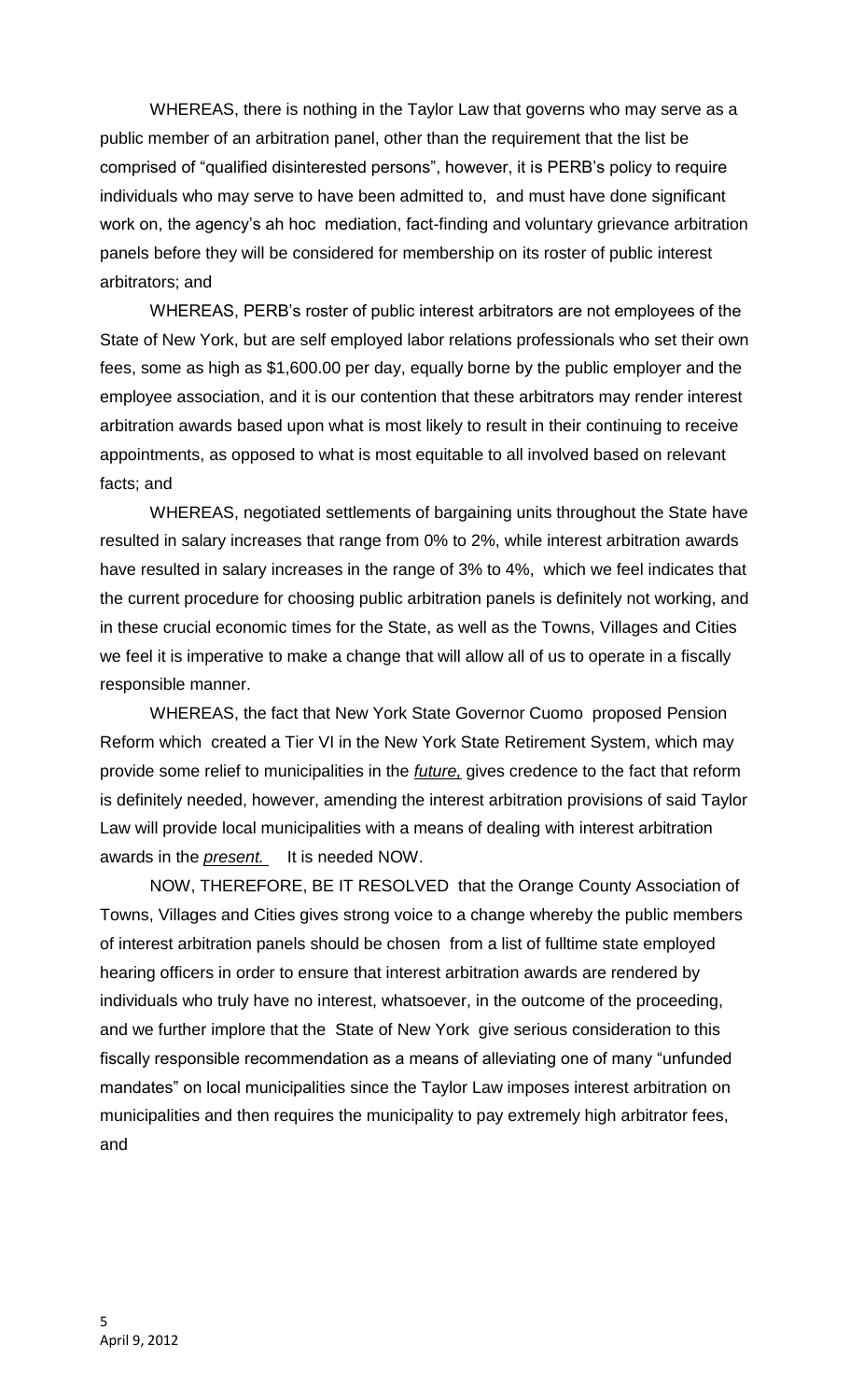BE IT FURTHER RESOLVED that it is the contention of the Village of Goshen that an Amendment to the Interest Arbitration Provisions of the Taylor Law is in the best interest of all of the people of the State of New York.

| Trustee Brady          | aye |
|------------------------|-----|
| Trustee Char           | aye |
| Trustee Smith          | aye |
| <b>Trustee Stewart</b> | aye |

COPIED TO: Hon. Andrew Cuomo, New York State Governor. Hon. Dean Skelos, Senate Majority Leader, Hon. Sheldon Silver, Speaker of the Assembly, New York State Senators, Hon. William J. Larkin, Jr., Hon John Bonacic, Hon. David Carlucci, NYS Assemblywomen, Hon. Annie Rabbitt, Hon. Nancy Calhoun, Hon. Eileen Gunther

On a motion by Trustee Char, seconded by Trustee Smith, the Village Board hereby approves the Eagle Scout Service Project Proposal submitted by Jonathan Search for repair improvements to the handicap ramp at Village Hall.

| <b>Brady</b> | aye |
|--------------|-----|
| Char         | aye |
| Smith        | aye |
| Stewart      | aye |

On a motion by Trustee Stewart, seconded by Trustee Smith, the Village Board hereby resolves to hold a Public Hearing on April 23, 2012, at 7:30 p.m., for the consideration of adoption of Local Law # 2 of 2012: A Local Law to override the limit on the amount of real property taxes that may be levied by the Village of Goshen, pursuant to General Municipal Law 3-c.

| <b>Brady</b>   | aye |
|----------------|-----|
| Char           | aye |
| Smith          | aye |
| <b>Stewart</b> | aye |

# Mayor/Trustee Comments

Trustee Brady reported the following major activities of the Water Department: the DPW will be assisting a contractor this week with a leak detection survey of the distribution system; on Thursday, March 29<sup>th</sup> crews repaired a 6" water main break on Woodhills Drive; and crews will be flushing hydrants the week of April 16<sup>th</sup>.

Trustee Stewart reported the following activities of the Department of Public Works: crews have completed cutting brush and trees near the Greenhill Reservoir dam; crews have been cleaning up and mulching all public parks; a new catch basin and 80' of drainage was installed on St. James Place; and Spring bulk clean up week is scheduled for the week of April 23<sup>rd</sup>.